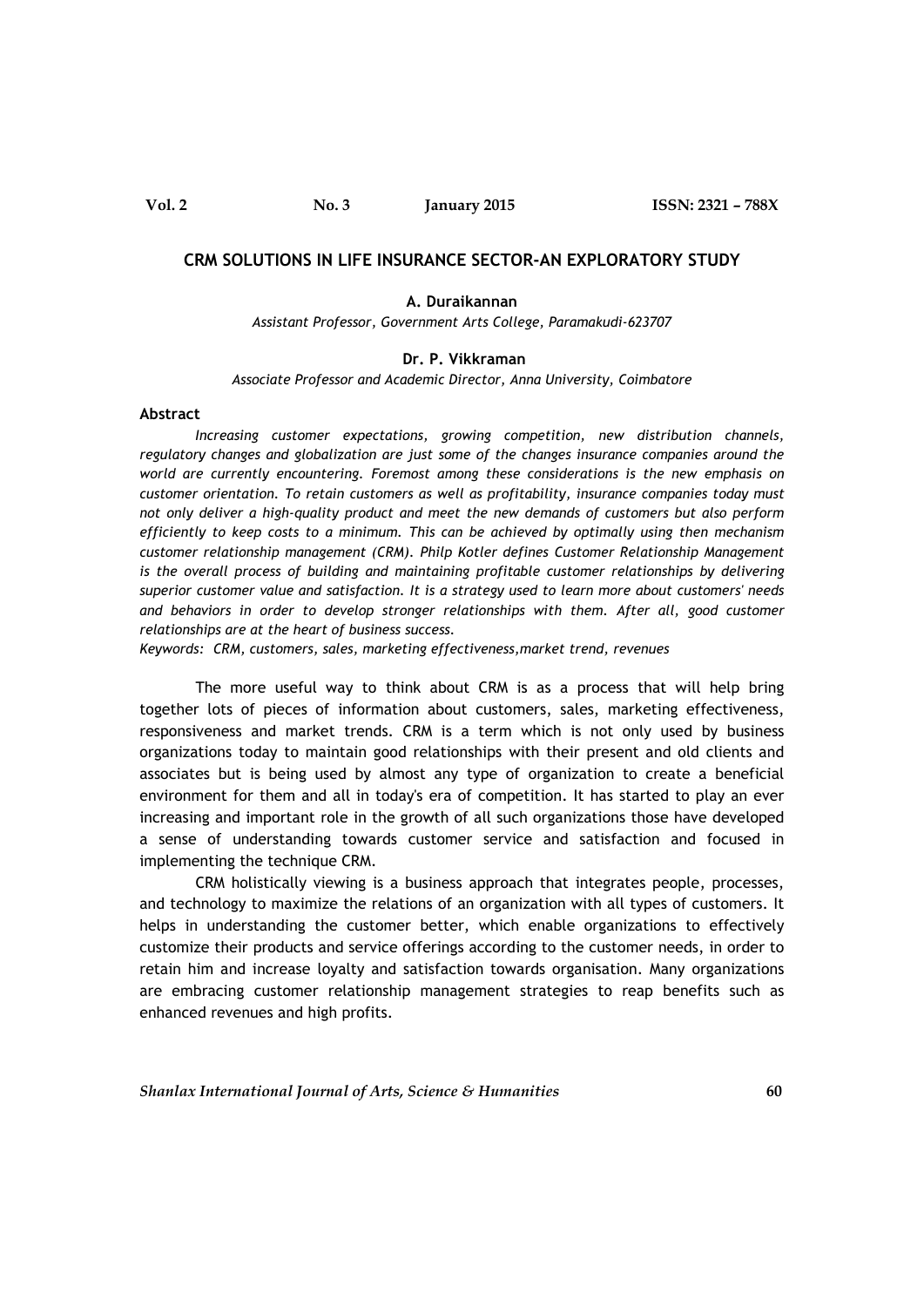### **Benefits of CRM**

Based on successful CRM implementations, the following benefits seem reasonable.The idea of CRM is that it helps businesses use technology and human resources to gain insight into the behavior of customers and the value of those customers. If it works as hoped, a business can:

- provide better customer service
- cross sell products more effectively
- help sales staff close deals faster
- simplify marketing and sales processes
- discover new customers
- increase customer revenues

The benefits of customer relationship management are abounding. It allows organizations not only to retain customers, but enables more effective marketing, creates intelligent opportunities for cross selling and opens up the possibility of rapid introduction of new brands and products. To be able to deliver these benefits, organizations must be able to customize their product offering, optimize price, integrate products and services and deliver the service as promised and demanded by the customer base. Keeping the customer happy is obviously one way of ensuring that they stay with organization. However, by maintaining an overall relationship with customer, companies are able to unlock potential of their customer base and maximize contribution to their business.

## **CRM in Insurance Sector**

After telecom and banking, it's the turn of insurance companies to deploy CRM solutions. As insurance is a complex product, personalized service-achieved through an intimate knowledge of customers and their histories is critical in making sales. As insurance options broaden and products grow more complex, customers seek superior, personalized service more than ever. To maintain competitive edge and viability, insurance companies are focusing intently on delivering superior customer service. A comprehensive CRM strategy addresses three imperatives of providing a unified enterprise customer view, retaining customers with great services and controlling costs.

These three imperatives form a unique interplay that maximizes sales while reducing operational costs which is the equation for improved revenue, growth and profitability. Within many insurance companies, there is a wealth of valuable information about individual customers like

- a. To know who they are and what insurance products and services they buy.
- b. To know their history of claims and the status of their accounts.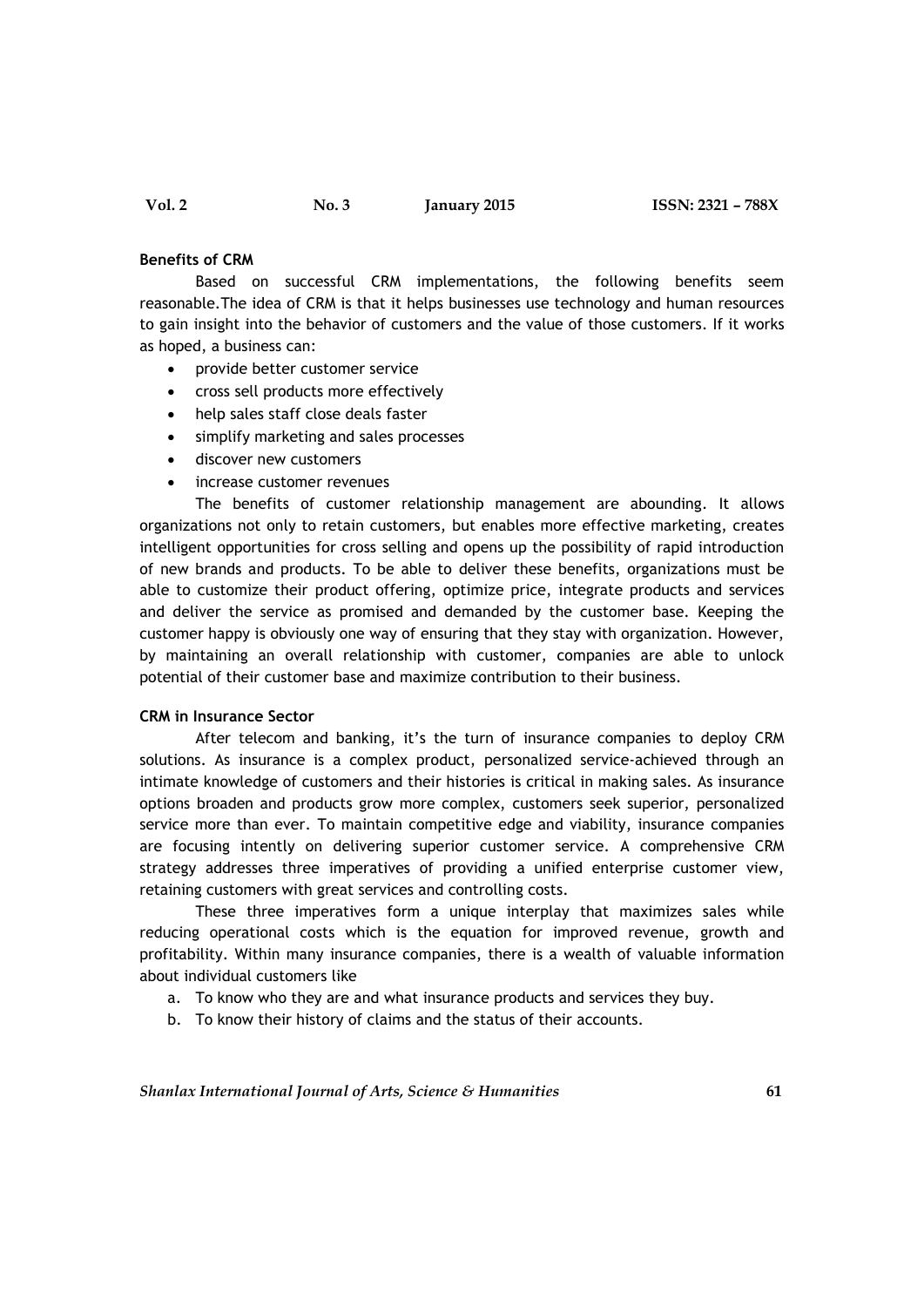c. To know about their opinions and preferences, or whether promotions have attracted their response.

Collating and unifying all these fragments into a complete portrait is the most important asset. For insurance companies, "know thy customer" can be a challenging imperative. Customer data may be divided among product lines, or among legacy claims, policy and billing systems. If an insurance company has expanded its customer base through mergers or acquisitions, its information may be even more fragmented.

The insurance sector is always seeking to maintain a balance between acquiring customers and developing existing ones. Customer acquisition is vital, as no retention strategy will entirely stem customer defection, insurance companies are also experiencing unacceptable levels of customer churn, thanks to which they are focusing on keeping the customers they already have in a bid to ensure a net growth in their customer base. Today, the focus is on selling more products to existing customers to improve profitability. Customer-focused strategies require CRM to help acquire customers thorough various touch points and translate operational data into actionable insights for proactively serving customers.

The following part of the paper discusses on the importance given to CRM by taking two company as a case and further has deliberated on the few different solutions that are available in the market space.

#### **Case studies from Indian insurance market**

While the CRM market in India is still nascent, bigger players such as ICICI Prudential Life Insurance Company are adopting it in a big way. The company was earlier using Gold Mines (a sales and marketing tool) and HEAT (an operational CRM solution) from Front Range Solutions. Later it took a decision to invest in CM3 from Teradata and SAS's statistical tool for BI. I-Pru Company says, "As a forward looking company, we see CRM playing a significant role in acquiring new customers. CRM lets us obtain granular details about our customers, helping us to design better products, improve service levels and reduce operational costs." The tool has helped the company capture five lakh customers through effective event-based marketing and lead tracking to cross- and up-sell products.

Aviva Life Insurance Company India adds, "CRM helps us categorise and segment customers and align our products that best suit them." It says that CRM help cater to close to 100,000 and is helping them expand into rural areas.

Insurance companies lose customers when they become dissatisfied with the service they receive or are upset by an employee. During the case of settlement of claim, if not settled promptly to the customer's satisfaction or on a neglection of a request, the customer will look elsewhere for insurance. The key to customer retention is, quite simply,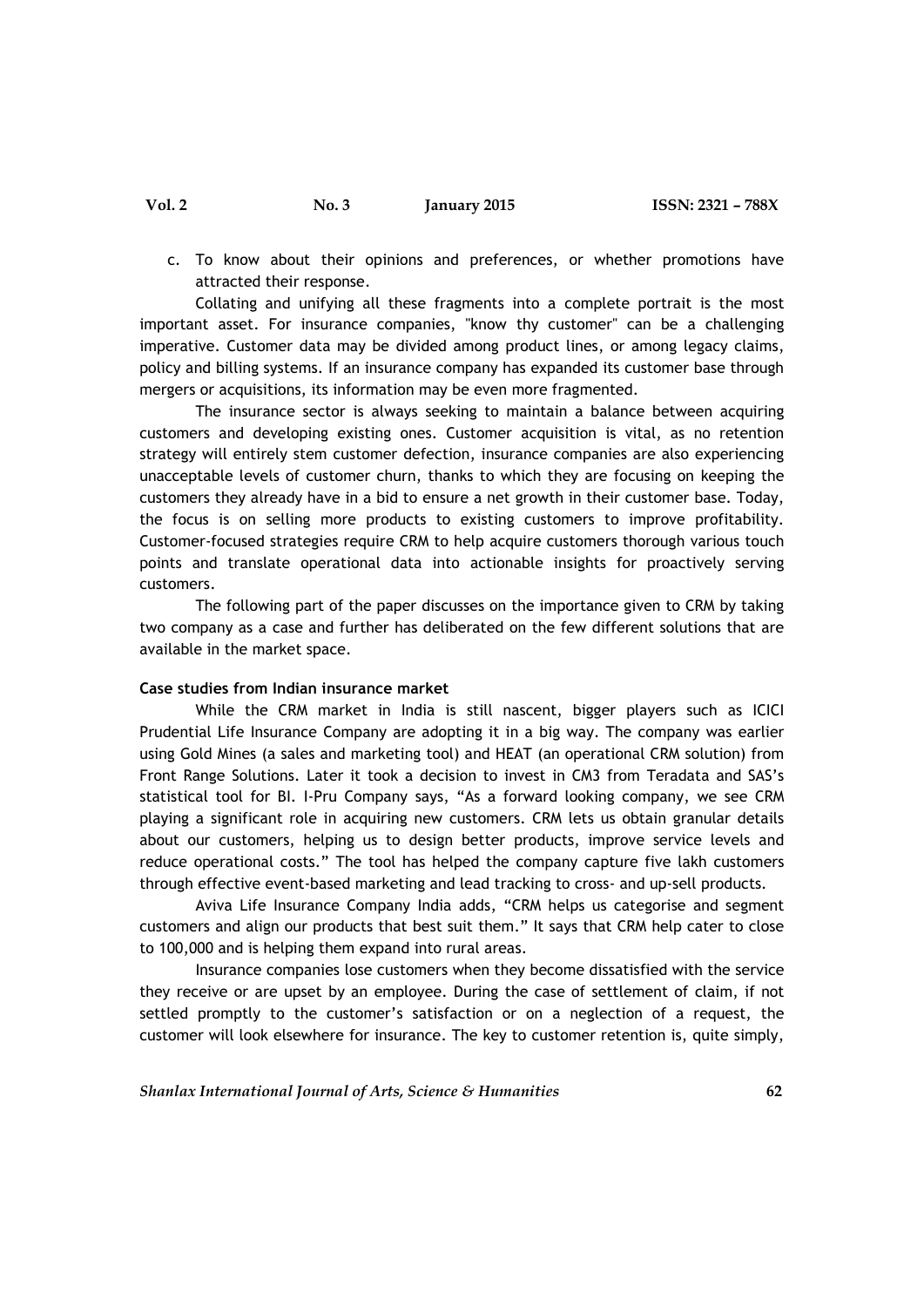customer satisfaction. Providing customer satisfaction, however, hinges on company performance. And here there is a nice surprise: better business processes that elevate the company's performance can not only improve customer satisfaction but reduce operating costs as well. These processes can be enabled by software that reduces redundancy, improves responsiveness, integrates the front and back offices, and delivers efficiency.

To maintain competitive edge and viability, insurance companies are focusing intently on delivering superior customer service. A comprehensive customer relationship management (CRM) strategy addresses three imperatives: Sum providing a unified enterprise customer view; Sum retaining customers with great services; and Sum controlling costs as the insurance company in question expands.

### **IT players in CRM Solutions**

CRM is an important management tool and one that is most essential for business success. Insurance firms spend close to 12 percent of their IT budgets on CRM software and services. Here we have an overview on Major IT players in CRM Solutions. **Oracle** 

Oracle provides CRM solutions for sales, service, marketing, contracts, E-Commerce etc. Oracle CRM boasts of excellent storage and usage of customer information besides an amazing ability to streamline processes and the ability to improve the quality of data as well. Accurate information is Oracle CRM's best offer. One other noteworthy feature in Oracle CRM is its functionality. It provides for the best kind of support for partners, customers, agents, call centers etc. Oracle's solutions also vehemently support back office operations like supply chain, finance, personnel etc. **Sales force**

Sales force's CRM options are based on customers' needs and offer excellent integration with all non CRM business applications. Some of them for instance provide data sharing that helps to support sales. This in turn provides additional access to partners, suppliers, and customers. App force OS for example is an on-demand CRM option that allows organizations to share CRM applications all within a single environment. Sales force's CRM solutions are extremely flexible, adaptable and can be changed to suit organization needs. Sales force achieves an integrated, holistic approach to CRM. **Right Now** 

Right Now CRM solutions are built on experience in customer service that accounts for their excellent customer approach. The main achievement of the product is its ability to increase customer loyalty. It manages to do this while cutting down costs as well. Profitability increases greatly with use of their on-demand solutions. They offer customer service software, sales automation software and marketing automation software. These are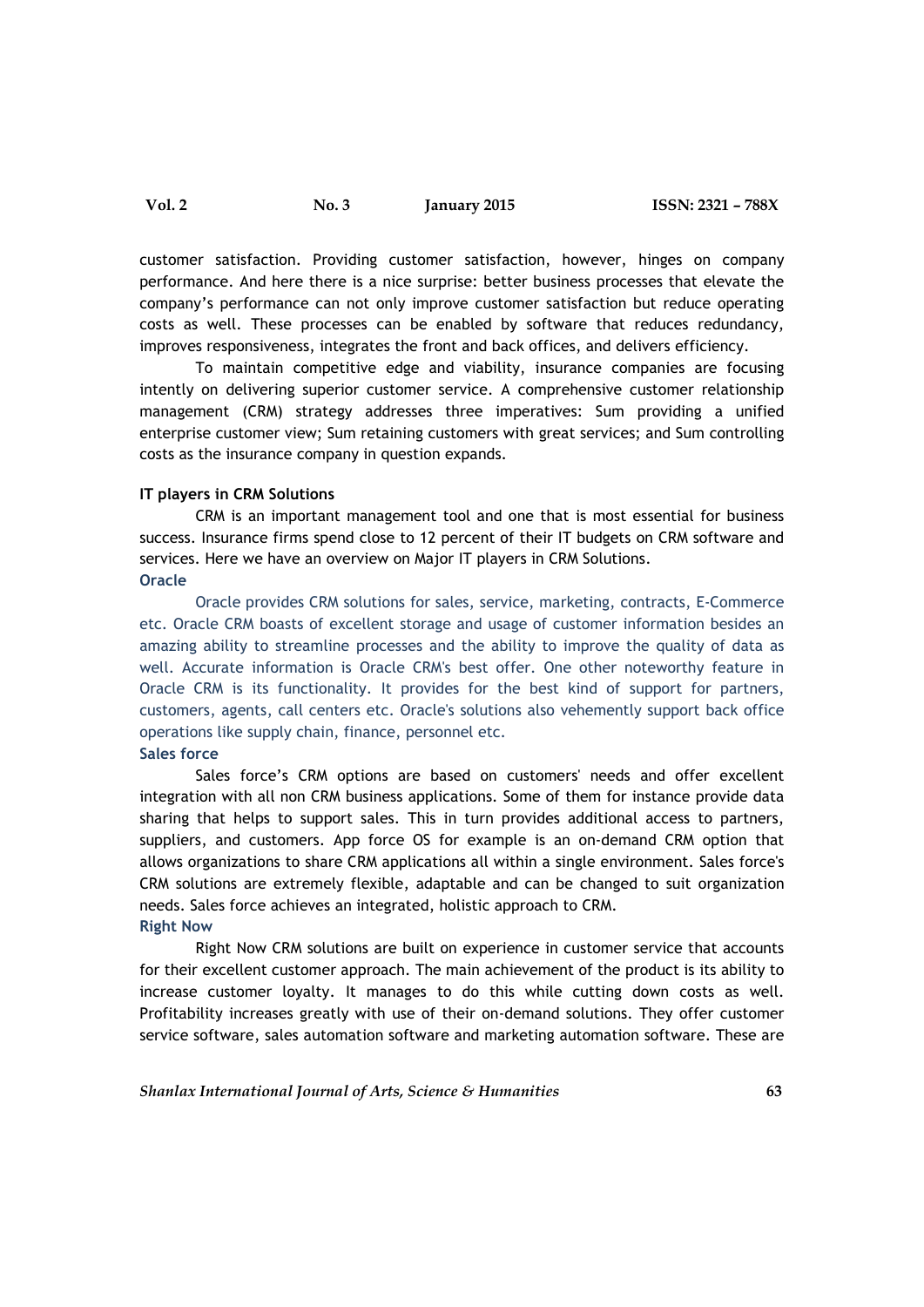crucial for providing business information and increasing overall productivity. Right Nows CRM software serves to utilize complete customer data and achieves a shorter time frame for results.

### **Siebel**

Siebel boasts of both on premise CRM and as hosted solutions. These solutions can be used for large and small industries. Siebel solutions boast of shorter implementation time. They are customized to fit industry needs. It provide employees and customers with accurate, relevant and up-to-date information. Simplicity and functionality are the keywords when dealing with Siebel's CRM solutions. Since customers deserve the best Siebel offers customer centric options suited precisely for them. Siebel's solutions improve agent productivity as well.

#### **SAP**

SAP offers a vast range of solutions from the traditional to the more offbeat ones most of them encompassing a huge range of functions and applications. SAP's CRM solutions serve to maximize sales efficiency and improve sales productivity. SAP's sales offerings for instance transcend to sales forecasting, task management, quotes, sales orders etc. Customer interactions are improved vastly as SAP's solutions can be customized to the organization to suit needs and size. The solutions are easy to use and provide the opportunity to increase revenue more effectively.

# **SAP CRM in Insurance**

SAP customer relationship management (SAP CRM) provides the insight and analysis you need to anticipate customer needs and build lasting, profitable customer relationships. It supports adaptive business and enables the redefinition of the insurance value chain through the business process platform for insurance. SAP optimizes insurance business processes through a comprehensive suite of insurance applications, integrated with sap's leading business support and analytical applications.

The solutions help insurers improve efficiency, profitability, and customer loyalty through advanced claims management, policy management, and billing; implement best in class business support and insurance processes; automate and optimize reinsurance processes and provide sophisticated solutions for statutory reporting.

SAP for Insurance includes these industry-specific applications. SAP Claims Management, SAP Financial Asset Management, SAP Insurance Collections and Disbursements, SAP Incentive and Commission Management and SAP Reinsurance Management

Choice of CRM Software depends entirely on the organization. In choosing a CRM solution it is imperative to take into consideration the fact that there are vendors like the